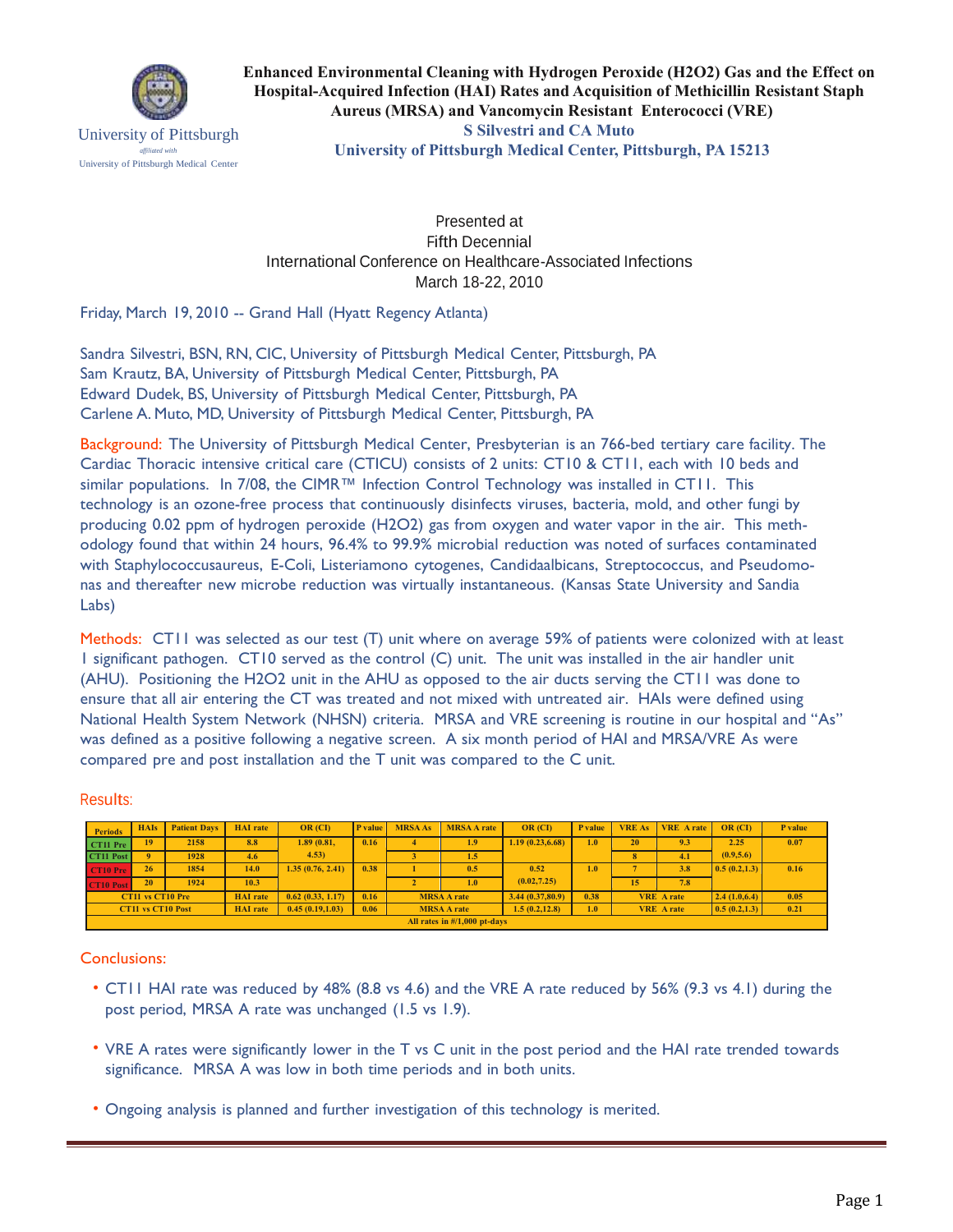

#### University of Pittsburgh Medical Center **S Silvestri and CA Muto University of Pittsburgh Medical Center, Pittsburgh, PA 15213**

## **Abstract**

**Background: The University of Pittsburgh Medical Center, Presbyterian is a 766-bed tertiary care facility. The Cardiac Thoracic intensive critical care (CTICU) consists of 2 units: CT10 & CT11, each with 10 beds and similar populations. .In 7/08, the CIMR™ Infection Control Technology was installed in CT11. This technology is an ozone-free process that continuously disinfects viruses, bacteria, mold, and other fungi by producing 0.02 ppm of hydrogen peroxide (H2O2 ) gas from oxygen and water vapor in the air. This methodology found that within 24 hours, 96.4% to 99.9% microbial reduction was noted of surfaces contaminated with Staphylococcusaureus, E-Coli, Listeriamono cytogenes, Candidaalbicans, Streptococcus, and Pseudomonas and thereafter new microbe reduction was virtually instantaneous. (Kansas State University and Sandia Labs)**

**Objective:** It was hypothesized that HAIs andMRSA/VRE acquisitions (As) would decrease if H<sub>2</sub>O<sub>2</sub> disinfectant was employed. To test this technology in a health care setting, a test unit was selected and the H<sub>2</sub>O<sub>2</sub> unit was installed.

**Methods: CT11 was selected as our test (T) unit where on average 59% of patients were colonized with at least 1 significant pathogen. CT10 served as the control (C) unit. The unit was installed in the air handler unit (AHU). Positioning the H2O2 unit in the AHU as opposed to the air ducts serving the CT11 was done to ensure that all air entering the CT was treated and not mixed with untreated air. HAIs were defined using National Health System Network (NHSN) criteria. MRSA and VRE screening is routine in our hospital and "As" was defined as a positive following a negative screen. A six month period of HAI and MRSA/VRE As were compared pre and post installation and the T unit was compared to the C unit.**

**Results: See Results Table**

#### **Conclusions:**

**1. CT11 HAI rate was reduced by 48% (8.8 vs 4.6) and the VREA rate reduced by 56% (9.3 vs 4.1) during the post period, MRSA A rate was unchanged (1.5 vs 1.9).**

**2. VREA rates were significantly lower in the T vs C unit in the post period and the HAI rate trended towards significance. MRSA A was low in both time periods and in both units.**

**3. Ongoing analysis is planned and further investigation of this technology is merited.**

## **Setting**

- **• University of Pittsburgh Medical Center (UPMC)**
- **• Presbyterian Campus (PUH)**
- **• 745-bed tertiary care teaching hospital**
- **• The Cardiac-thoracic intensive critical care (CTICU) consists of 2 units, each with 10 beds and similar populations.**

|            | # Beds | # Patient care areas |  |  |  |  |  |  |
|------------|--------|----------------------|--|--|--|--|--|--|
| <b>ICU</b> | 156    |                      |  |  |  |  |  |  |
| Non-ICU    | 589    | 25                   |  |  |  |  |  |  |



# **Background**

- **University of Pittsburgh**
- **• House wide VRE HAI rates 1999 2008**
- **• By 2004, the VRE HAI rate was reduced by 70%.**
- **• By 2005, the MRSA HAI rate was reduced by 74%.**
	- **– These low rates have been sustained.**
	- **– However more VRE/MRSA HA C and HAIs occurred in ICU patients than ward patients.**

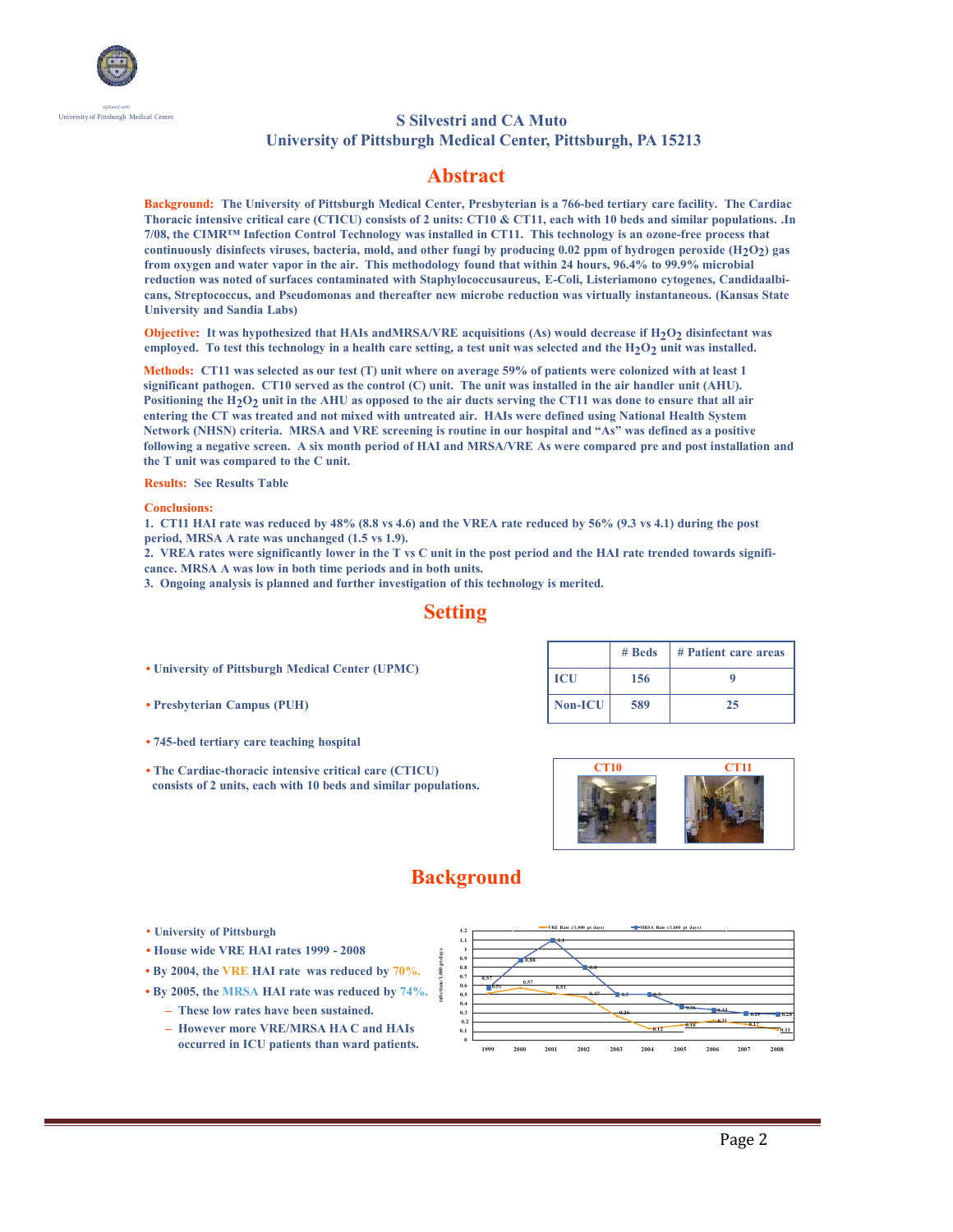

### University of Pittsburgh Medical Center **S Silvestri and CA Muto University of Pittsburgh Medical Center, Pittsburgh, PA 15213**

### **Background H2O2 as a Vapor Disinfectant**



- Oxidizing agent that degrades to water, O<sub>2</sub> and free hydroxyl radicals
	- **Causes destruction of bacterial cell membranes**
	- **Oxidation of coenzyme A**
	- **Leakage of K+ ions**
	- **Denatures DNA/RNA causing fatal errors**

## **Background A New Technology for Healthcare Application**

- **Used in healthcare and pharmaceutical industry for bio-decontamination of rooms, labs or whole patient care areas**
- **Hazardous to the respiratory tract so OSHA sets allowable limits 1ppm over 8 hour time period**
- **Currently, two decontamination methods are commercially available:**  $-30\%$  Liquid H<sub>2</sub>O<sub>2</sub>
	- **– H2O2 Vapor Emission 0.02 ppm continuous vapor**
- Useful technology to be familiar with when a need arises **Figure 2** use of product names does not



**indicate endorsement**

#### **Background What is Superoxide Technology?**

- **Ozone free process that continuously disinfects viruses, bacteria, mold, and other fungi by producing 0.02 ppm of hydrogen peroxide (H2O2 ) gas from oxygen and water vapor in the air.**
- **96.4% to 99.9% microbial reduction was noted of surfaces within 24 hours**
- **The process is 'residue-free', breaking down to water vapor and oxygen hence representing an extremely "green" or environmentally friendly biocide.**

# **H2O2 Continuous Vapor Emission**

- **This technology combines UV lamp radiation with TiO2 photoxidation**
	- **– UV lamp lasts for 36 months**
	- **– Produces H2O2 /free radicals from humidified air**
	- **Requires no renewable H2O2 source**
	- **– Odorless**
	- **– No OSHA exposure issues**
		- **◦ Safe to use in occupied areas (patient rooms)**
		- **◦ 1 H2O2 molecule/10-6 O2 molecules**
- **Reduces free particles in air and chemically inactivates viable pathogens**
- **University of Kansas/ University of Cincinnati**
	- **– Demonstrated 75-90% inactivation of viral /bacterial bio-aerosols**
		- **◦ MRSA**
		- **◦ Bacillus spp.**
		- **◦ Pseudomonas**
		- **◦ Mold and viruses**
		- **◦ Untested against C. diff**

**• Installation**

- **– Wall mounted unit for an single room**
- **– Large unit placed in air handler**